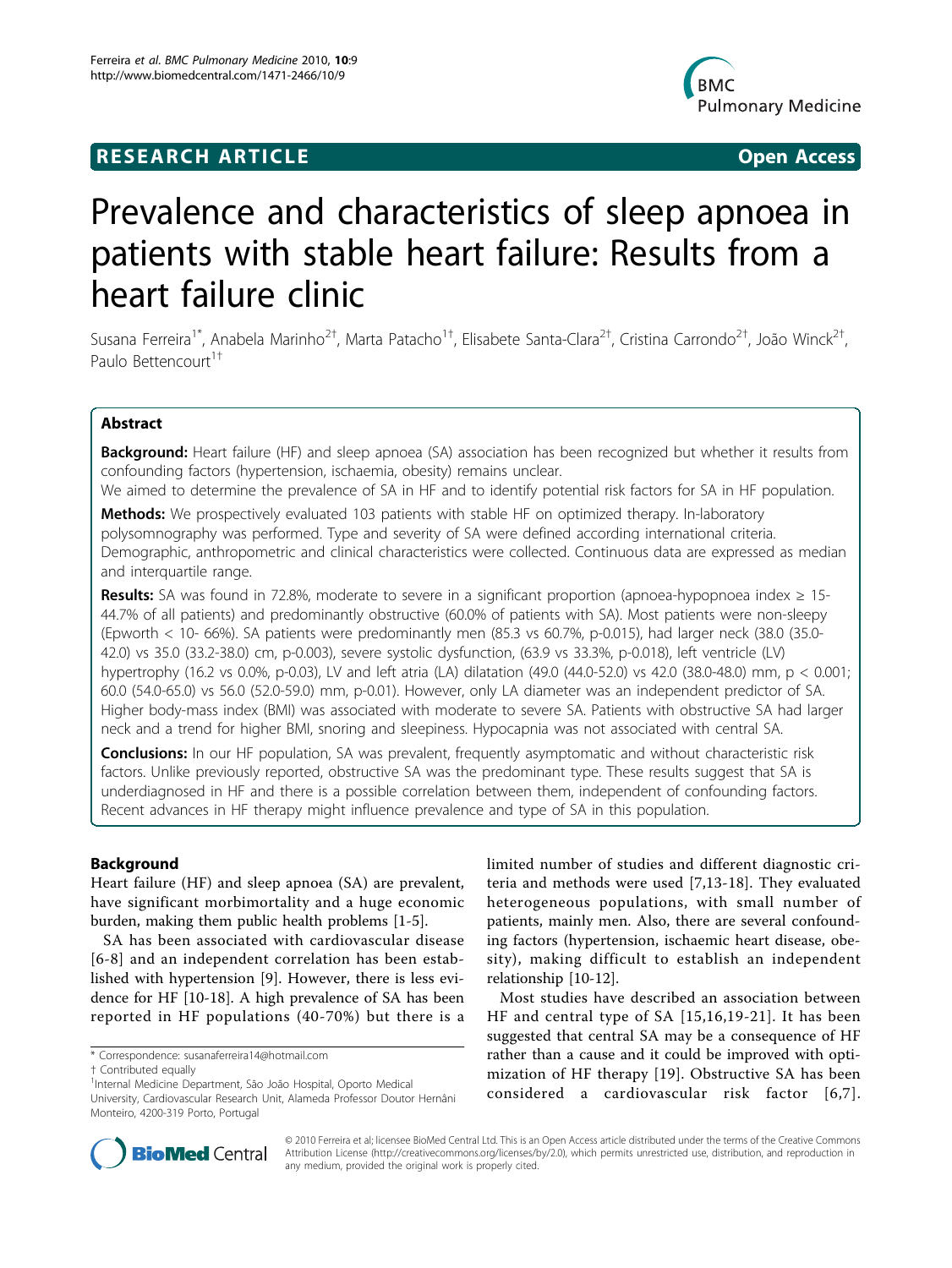Nevertheless, both types of SA could increase the likelihood of having HF (OR 2.38, 95%CI 1.22-4.62) [[7\]](#page-7-0) and may be associated with worse outcome [[20](#page-7-0)-[22\]](#page-7-0).

HF continues to be devastating despite advances in pharmacotherapy [\[3,4](#page-6-0)]. It is crucial to identify and treat comorbidities which may contribute to its progression. HF studies have focused in the awake patient, probably because sleep has been seen as a cardiovascular rest state [\[10-12](#page-7-0)]. However, SA interrupts it and may contribute for progression of HF by several mechanisms: activation of neurohumoral systems (sympathetic, reninangiotensin, natriuretic peptides); recurrent hypoxemia leading to myocardial ischaemia; successive negative deflections in intrathoracic pressure leading to afterload increase, preload decrease and lower stroke volume; inflammatory activation, prothrombotic state and endothelial dysfunction [\[10-12](#page-7-0)]. Standard treatment for SA (CPAP) has been shown to improve symptoms and cardiac function in HF, but there is conflicting results on its impact on prognosis [\[23,24](#page-7-0)].

The aims of this study were to determine the prevalence of SA in a stable HF population, diagnosed and treated according updated international recommendations [\[1,2\]](#page-6-0). To evaluate the characteristics of HF patients with SA which may help to identify the population at risk in clinical practice.

## Methods

#### Patients and study protocol

Between March 2005 and July 2007, 103 patients were consecutively recruited from a HF clinic, in an university hospital.

They had to be stable and on optimized therapy for inclusion in the study. HF was defined according to the European Society of Cardiology [[1\]](#page-6-0). Patients were considered stable if there were no changes in New York Heart Association (NYHA) class or medications within the last month. Exclusion criteria were: unstable HF; acute coronary syndrome in the previous 3 months; previous diagnosis of SA or hypoventilation syndrome; treatment with positive pressure ventilation (CPAP or BiPAP) in the previous 3 months. Only 5 patients were excluded because they were already on non-invasive ventilation.

Each patient was evaluated and completed Epworth Sleepiness Scale (ESS) which is validated in Portuguese language [[25](#page-7-0)]. Anthropometric features were recorded by the same observer during the study (body-mass index (BMI), waist/hip, neck circumference, thyromental distance and Mallampati classification). Mallampati scoring is a simple non-invasive method to assess the airway. It is commonly used by the anesthesiologists to predict the difficulty of endotracheal intubation, but it has been correlated with the presence and severity of obstructive SA [\[26\]](#page-7-0).

Polysomnography was performed, using a multichannel polygraph (SomnoStar CephaloPro, SensorMedics®), monitored and manually scored by two technicians who were the same during all the study. We recorded electro-encephalogram, electro-oculogram, submental electromyogram, heart rate and body position. Thoracoabdominal excursions were registered using respiratory inductive plethysmography. Nasal airflow was measured using a thermocouple and nasal pressure transducer. Oxyhemoglobin saturation was recorded using a pulse oximeter.

The following tests were also obtained: complete blood count and biochemistry, plasma NT-proBNP levels (immunoassay DadeBehring®), arterial blood gas and spirometry (in the morning following polysomnography). Echocardiography was standardized across all patients and time separation between polysomnography and echocardiography was 6 months to 1 year.

This protocol was approved by the local ethics committee and patients signed an informed consent form.

#### Diagnosis and classification of sleep apnoea

Sleep apnoea was defined according to the American Academy of Sleep Medicine [[27\]](#page-7-0). An apnoea was defined as complete cessation of inspiratory flow for 10 seconds or more. Hypopnoea was defined as a reduction of airflow or thoraco-abdominal excursions lasting 10 seconds or more and associated with at least 4% drop in oxygen saturation and/or arousal. An arousal was defined as appearance of alpha-waves on electro-encephalogram for at least 3 seconds. Obstructive SA was defined as the absence/reduction of airflow in the presence of thoraco-abdominal excursions. Central SA was defined by absence of respiratory effort. Cheyne-Stokes respiration was considered in the presence of at least three consecutive cycles of a cyclical crescendo-decrescendo change in breathing amplitude.

Severity of SA was defined according to the number of apnoeas and hypopnoeas per hour of sleep - apneahypopnea index (AHI): 5-14 - mild; 15-29 - moderate; ≥ 30 - severe.

Type of SA was defined according to the most prevalent events: ≥ 50% obstructive - obstructive SA; ≥ 50% central - central SA; no prevalent type - mixed. Sleep studies were also scored to assess the presence of Cheyne-Stokes respiration.

#### Data analysis

We determined the total prevalence of SA in our HF population and according to severity and type of SA. Given the small number of patients with pure central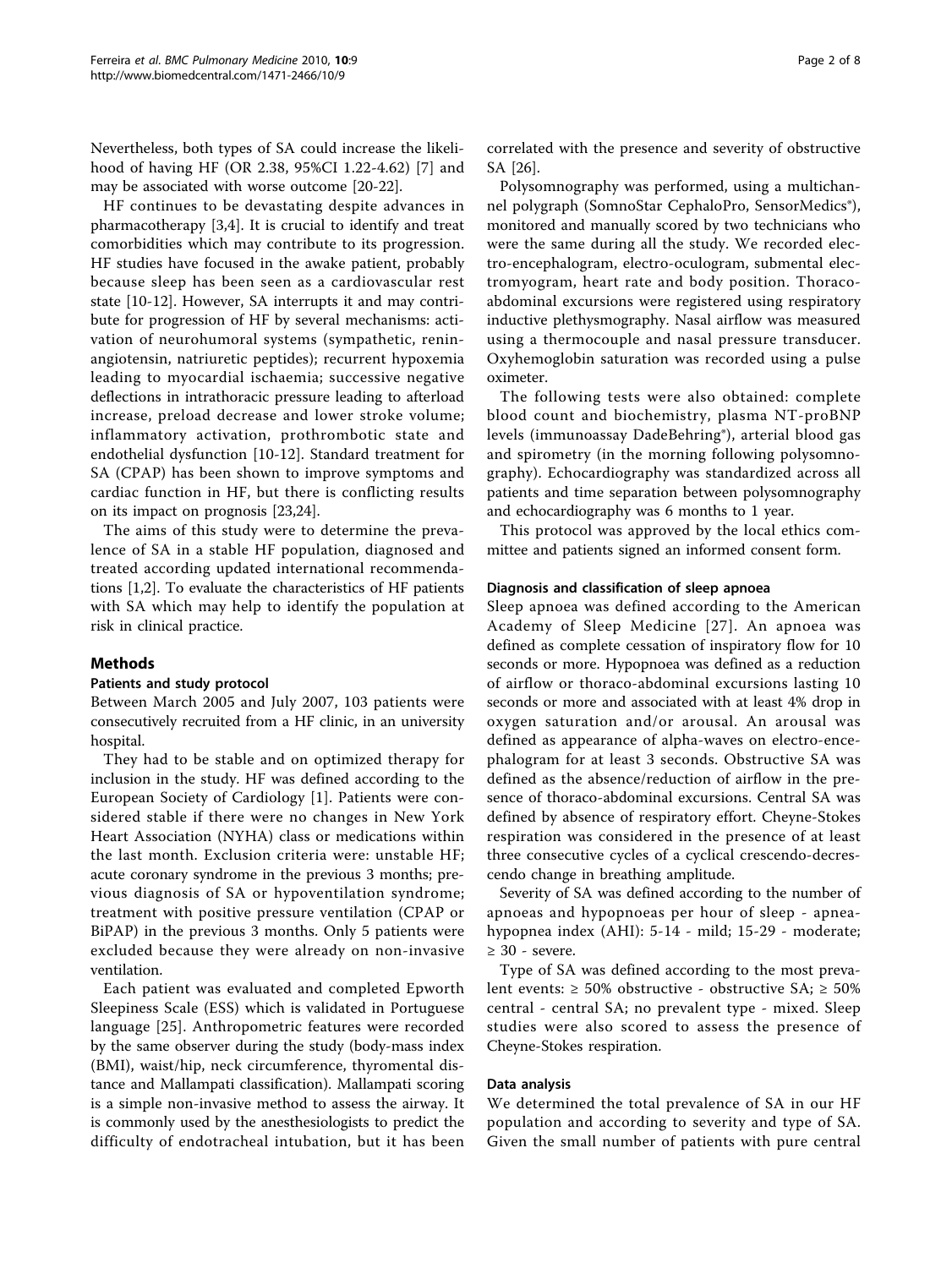SA, for the purpose of this study, they were associated to patients with mixed type.

We compared the characteristics of patients without SA (AHI < 5) and: with SA (AHI  $\ge$  5); with moderate to severe SA (AHI  $\geq$  15); with obstructive SA; with central/ mixed SA.

Continuous variables were reported as median and interquartile range and Mann-Whitney test was used for comparison between two groups. For categorical variables,  $\chi^2$  or Fisher test were used. Multiple logistic regression was used to identify the variables that were independently associated with the presence of SA. p value < 0.05 was considered significant.

## Results

#### Prevalence and type of sleep apnoea

According to the defined criteria, there were 75 patients (72.8%) with SA (AHI  $\geq$  5) and 44.7% had moderate to severe SA (AHI  $\geq$  15) (Figure 1). The median AHI was 17.6/hour (9.3-42.5). Among patients with SA, most had moderate to severe SA  $(61.3\% , n = 46)$ , with median AHI of 40.4 (26.8-61.2). A significant proportion had severe SA ( $n = 30$ , 40% of patients with SA and 29.1%) of all patients) (Figure 1).

Obstructive SA was the most prevalent type (60.0%,  $n = 45$ ) and only 9.3% of patients ( $n = 7$ ) had pure central SA (Figure [2\)](#page-3-0). Both types of SA (mixed SA) were present in 23 patients (30.7%) (Figure [2](#page-3-0)). Cheyne-Stokes respiration was noted in 19 patients (25.6%), independently of the predominant type of SA.

#### Patients characteristics and comparison between groups

Patients characteristics are shown in Tables [1, 2](#page-3-0) and [3](#page-4-0) (in the additional files section).

#### According to the severity of sleep apnoea

Patients with SA (AHI  $\geq$  5) were predominantly men. They had larger neck, but no other significant differences in craniofacial characteristics. Total population was overweight but BMI was not associated with SA. Most patients were non-sleepy (ESS < 10-66%) and snoring but there was a trend toward higher ESS score and snoring in patients with SA (Table [1](#page-3-0)).

More than half of patients had severe left ventricular systolic dysfunction but it was more prevalent in patients with SA. Hypertension was equally prevalent, but left ventricle hypertrophy (LVH), left ventricle (LV) and atria (LA) dilatation were more common in patients with SA. There were no significant differences in pulmonary arterial pressure and right heart dilatation despite higher values were noted in the SA group (Table [2\)](#page-3-0). Most patients were optimally treated according international recommendations and there were no significant differences between patients with and without SA: furosemide - 95.1%, 76.3 ± 44.2 mg; ACE-inhibitors - 95.1%, 13.0  $\pm$  9.0 mg (lisinopril equivalent);

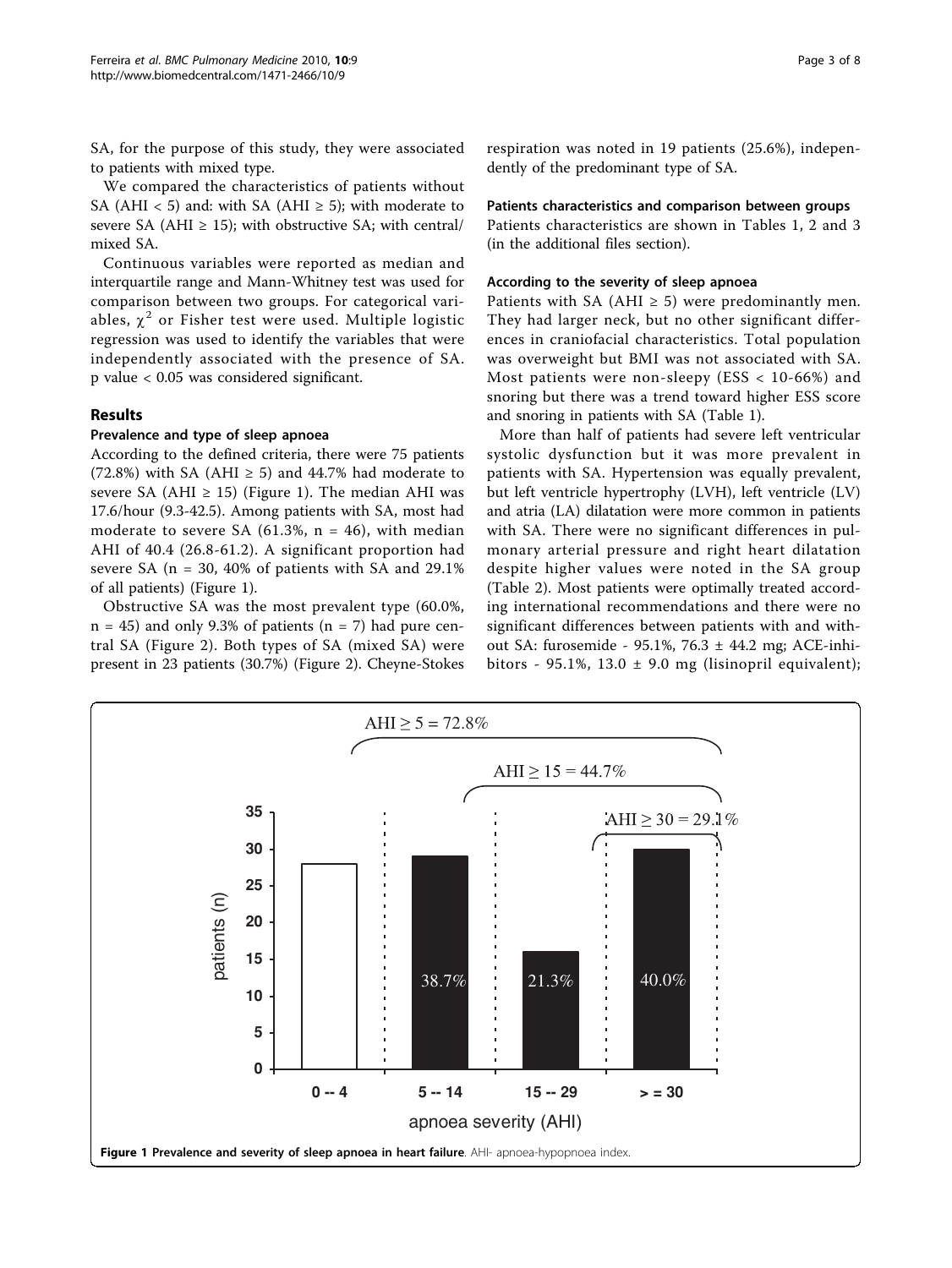<span id="page-3-0"></span>

## Table 1 Risk factors for sleep apnoea in heart failure.

|                           | Total ( $N = 103$ ) | With SA $(N = 75)$  | Without SA $(N = 28)$ | p value |
|---------------------------|---------------------|---------------------|-----------------------|---------|
| Age (years)               | 66.0 (57.0-75.0)    | 66.0 (57.0-75.0)    | 67.5 (60.2-74.8)      | 0.70    |
| Male $(\%)$               | 78.6                | 85.3                | 60.7                  | 0.015   |
| BMI (Kg/m <sup>2</sup> )  | 27.2 (23.6-30.8)    | 27.0 (24.0-31.0)    | 27.4 (22.5-29.6)      | 0.25    |
| Waist/hip                 | $0.97(0.92 - 1.00)$ | $0.98(0.92 - 1.02)$ | $0.96(0.93-1.0)$      | 0.32    |
| Neck circumference (cm)   | 37.0 (35.0-41.0)    | 38.0 (35.0-42.0)    | 35.0 (33.2-38.0)      | 0.003   |
| Thyromental distance (cm) | $7.0(6.0-8.0)$      | $7.0(6.0-8.0)$      | $7.0(5.2-8.0)$        | 0.56    |
| Mallampati C-D (%)        | 58.3                | 60.3                | 53.6                  | 0.70    |
| Smoking (%)               | 51.5                | 53.3                | 46.4                  | 0.69    |
| Drinking (%)              | 41.7                | 46.7                | 28.6                  | 0.15    |
| Snoring (%)               | 71.8                | 77.3                | 57.1                  | 0.08    |
| ESS (score)               | $5.5(2.8-10.0)$     | $7.0(3.0-10.0)$     | $4.0(1.0-9.0)$        | 0.08    |

AHI- apnoea-hypopnoea index; BMI- body-mass index; ESS- Epworth sleepiness scale.

Continuous data are expressed as median and interquartile range.

#### Table 2 Cardiovascular characteristics in heart failure patients with and without sleep apnoea.

|                         | Total ( $N = 103$ )   | With SA $(N = 75)$    | Without SA $(N = 28)$ | p value |
|-------------------------|-----------------------|-----------------------|-----------------------|---------|
| Hypertension (%)        | 55.3                  | 56.0                  | 53.6                  | 1.00    |
| Ischaemic aetiology (%) | 54.4                  | 54.7                  | 53.6                  | 1.00    |
| Atrial fibrillation (%) | 34.3                  | 36.5                  | 28.6                  | 0.60    |
| NYHA II-III vs $(%)$    | 61.8                  | 67.6                  | 46.4                  | 0.08    |
| Echocardiography        |                       |                       |                       |         |
| Severe LVSD (%)         | 56.3                  | 63.9                  | 33.3                  | 0.018   |
| LVH (%)                 | 12.1                  | 16.2                  | 0.0                   | 0.03    |
| LVEDD (mm)              | 59.0 (54.0-64.3)      | 60.0 (54.0-65.0)      | 56.0 (52.0-59.0)      | 0.01    |
| $LA$ (mm)               | 47.0 (41.0-51.0)      | 49.0 (44.0-52.0)      | 42.0 (38.0-48.0)      | < 0.001 |
| PSAP (mmHg)             | 48.0 (40.0-52.8)      | 50 (40-53)            | 45 (38-52)            | 0.46    |
| NT-proBNP (pg/mL)       | 1260.6 (552.3-2493.2) | 1317.6 (705.9-2218.9) | 1137.7 (232.9-2718.2) | 0.51    |

AHI- apnoea-hypopnoea index; NYHA- New York Heart Association; LVSD- left ventricle systolic dysfunction; LVH- left ventricle hypertrophy; LVEDD- left ventricle end-diastolic diameter; LA- left atria; PSAP- pulmonary systolic arterial pressure; RV- right ventricle.

Continuous data are expressed as median and interquartile range.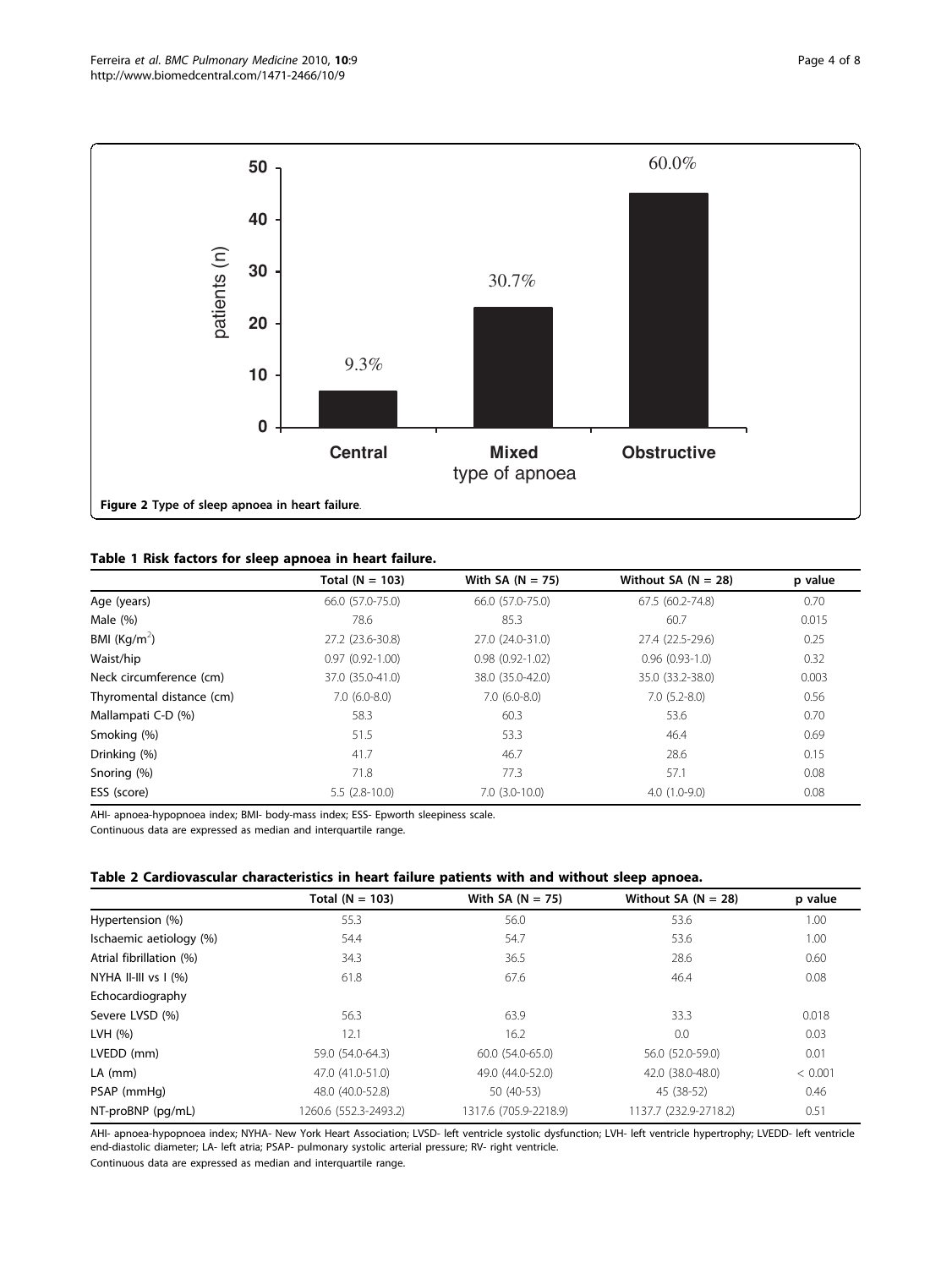|                             | Total $(N = 103)$   | With SA $(N = 75)$  | Without SA $(N = 28)$ | p value |
|-----------------------------|---------------------|---------------------|-----------------------|---------|
| AHI(n/h)                    | 10.4 (4.6-30.5)     | 17.6 (9.3-42.5)     | $1.9(0.6-4.1)$        | < 0.001 |
| Total sleep time (TST, min) | 246.0 (189.5-333.0) | 246.2 (189.5-334.0) | 222.0 (131.5-301.5)   | 0.34    |
| Sleep (% TST)               |                     |                     |                       |         |
| Stage 1                     | 15.5 (10.0-23.4)    | 17.5 (12.7-27.4)    | $11.6(5.4-15.3)$      | < 0.001 |
| Stage 2                     | 60.4 (49.8-71.2)    | 60.4 (50.3-72.0)    | 60.9 (46.6-70.4)      | 0.58    |
| Stages 3 and 4              | 10.9 (1.0-20.3)     | $6.9(0.3-15.1)$     | 19.3 (13.4-31.5)      | < 0.001 |
| <b>REM</b>                  | $8.0(3.1-12.7)$     | $8.4(3.8-13.1)$     | $6.4(0.0-10.9)$       | 0.17    |
| <b>NREM</b>                 | 92.1 (87.4-97.2)    | 91.6 (87.1-96.4)    | 93.6 (89.100.0)       | 0.22    |
| Arousals (n/h)              | $6.1(3.1-10.4)$     | $7.2$ (4.0-11.0)    | $3.8(1.0-7.3)$        | 0.02    |
| Mean SO <sub>2</sub> (%)    | 93.0 (91.0-95.0)    | 93.0 (90.0-94.0)    | 94.0 (92.0-96.0)      | 0.02    |
| Lowest SO2 (%)              | 81.0 (76.0-85.0)    | 81.0 (71.2-85.0)    | 85.0 (79.0-88.0)      | 0.006   |
| $SO2 < 90\%$ (% TST)        | $7.7(2.0-27.6)$     | 15.6 (3.7-39.8)     | $2.0(0.2-6.2)$        | < 0.001 |

<span id="page-4-0"></span>Table 3 Sleep characteristics in heart failure patients with and without sleep apnoea

AHI- apnoea-hypopnoea index; SO2- oxyhemoglobin saturation.

Continuous data are expressed as median and interquartile range.

beta-blockers - 90.3%, 30.9  $\pm$  19.9 mg (carvedilol equivalent); spironolactone - 42.7%, 7.9  $\pm$  12.9 mg.

Sleep efficiency was low but it was not significantly different between patients with and without SA (52.0 vs 57.0%, p-0.67). More than half of all patients had obstructive syndrome (FEV1/FVC < 70%- 55.1%) but prevalence was not significantly different in patients with and without SA (59.2 vs 44.4%, p-0.28). Patients with SA had more nocturnal desaturation and lower oxygen saturation (Table 3), despite having similar and normal awake blood gases (PaO2- 81.8 (73.6-90.6) vs 81.6 (76.0-87.2), p-0.87; PaCO2- 41.0 (37.7-43.6) vs 41.7 (39.2-44.2) mmHg, p-0.47).

When compared to patients without SA, those with moderate to severe SA (AHI  $\geq$  15) were similar to patients with AHI  $\geq$  5: predominantly men- 91.3 vs 60.7%, p-0.004; larger neck - 38.0 (35.0-44.0) vs 35.0 (33.2-38.0) cm, p-0.003; severe LV systolic dysfunction-68.2 vs 33.3%, p-0.01; LV and LA dilatation: LV end-diastolic diameter- 61.0 (57.0-65.0) vs 56.0 (52.0-59.0) mm, p-0.008; LA diameter- 49.0 (44.0-52.0) vs 42.0 (38.0-48.0) mm, p < 0.001; more light sleep: stage 1- 20.0 (13.5-32.7) vs 11.6 (5.4-15.3) %, p < 0.001, sleep stages 3 and 4- 2.7  $(0.0-10.4)$  vs 19.3  $(13.4-31.5)$  %, p < 0.001. However, higher BMI was also associated with moderate to severe SA (29.1 (25.7-33.5) vs 27.4 (22.5-29.6) Kg/m<sup>2</sup>, p-0.05).

In multivariate analysis, when adjusted for gender, BMI, neck circumference, NYHA class II-III, severe systolic dysfunction, LV diastolic diameter and LA diameter per body surface, only LA diameter (each milimeter increase) was an independent predictor of SA in HF patients (OR 1.11, 95%CI 0.99-1.26). Male gender, BMI and NYHA class II-III were independent predictors of moderate to severe SA (respectively: OR 6.70, 95%CI 1.64-27.28; OR 1.12, 95%CI 1.02-1.24; OR 2.97, 95%CI 1.08-8.17).

## According to the type of sleep apnoea

When compared to patients without SA, those with obstructive type had larger neck (39.0 (35.0-43.5) vs 35.0 (33.2-38.0) cm, p-0.002). There was a trend for higher BMI (29.1 (24.5-33.3) vs 27.4 (22.5-29.6), p-0.09), snoring (80.0 vs 57.1%, p-0.07) and higher ESS score (ESS- 7  $(4.0-12.0)$  vs  $4$   $(1.0-9.0)$ , p-0.07).

Patients with central/mixed SA were predominantly men (96.7 vs 60.7, p-0.002) and had a trend for larger neck (36.0 (35.0-40.0) vs 35.0 (33.2-38.0) cm, p-0.05).

Severe LV systolic dysfunction was significantly associated with obstructive SA and there was a trend for an association with central/mixed SA (respectively: 66.7%, p-0.02; 60.0%, p-0.09). LA diameter was related to both types of SA (obstructive- 48 (43.5-53.0) mm, p-0.002; central/mixed- 49.0 (44.5-51.5) mm, p-0.001).

When we compared different patterns of SA (obstructive vs central/mixed SA), patients with obstructive SA had a trend for higher BMI (29.1 (24.5- 33.3) vs 26.1 (23.4-29.2)  $\text{Kg/m}^2$ , p-0.08). Despite they had larger neck than patients without SA, their neck circumference was not significantly different from patients with central/mixed SA (39.0 (35.0-43.5) vs 36.0 (35.0-40.0) cm, p-0.16). Other craniofacial characteristics were also similar (Mallampati C and D- 60.0 vs 60.7%, p-1.0; thyromental distance- 7.0 (6.0-8.0) vs 7.0 (6.0-8.0) cm, p-0.41). Snoring was equally prevalent (80.0 vs 73.3%, p-0.19).

Patients with central/mixed pattern had more severe SA (AHI-32.9 (10.8-71.9) vs 15.7 (8.9-29.6), p-0.02) and shorter total sleep time (215.5 (175.0-247.0) vs 278.5 (228.5-354.5) minutes, p-0.001). They were significantly older (72.0 (62.8-78.2) vs 63 (53.5-70.5) years, p-0.008) and mostly men (96.7 vs 77.8%,  $p < 0.001$ ). Ischaemic aethiology was more prevalent in this group (70.0 vs 44.4%, p-0.015).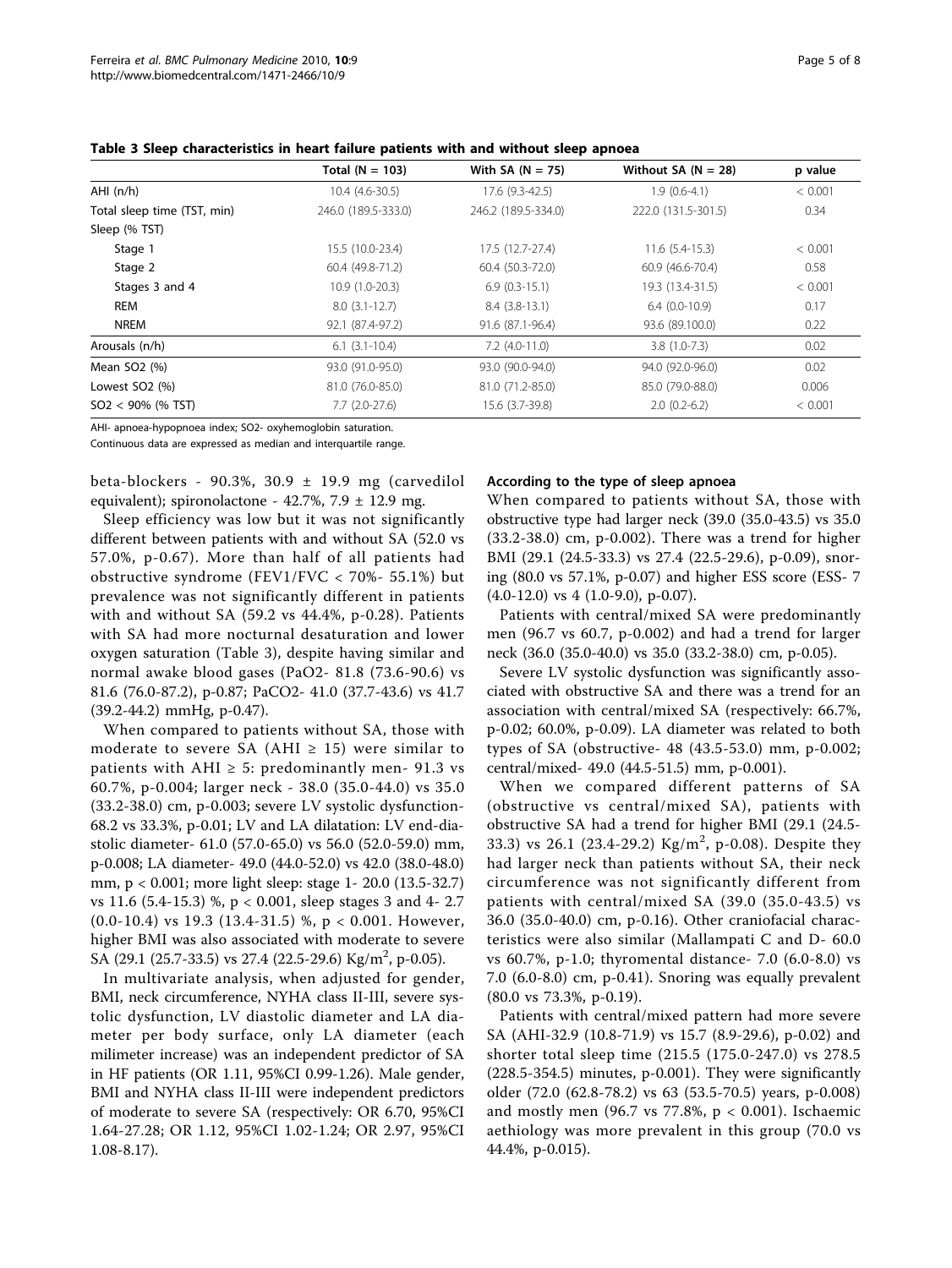Severe LV systolic dysfunction was not associated to a specific pattern of SA (obstructive- 66.7 vs central/ mixed- 60.0%, p-0.28). Spironolactone was more often prescribed in patients with obstructive SA (51.1 vs 33.3%, p-0.02). Other therapies were similar in the two groups.

## Discussion

In this prospective study of well-defined, severe, stable HF outpatients, on optimized therapy, we found a high prevalence of SA (AHI ≥ 5- 72.8%, AHI ≥ 15- 44.7%), independent of clinical suspicion or symptoms (ESS < 10- 66%). This emphasizes the relevance of the association between those public health problems and question the need for screening of SA in HF population.

It is in agreement with previous studies, but there is a high variability in the reported prevalence of SA in HF (40-70%) [\[13-18](#page-7-0)]. Possible explanations are the small number of patients involved in most studies, predominantly men, the heterogeneity of populations and the different used diagnostic criteria and methods. Our study is one of the largest in this area, using more recent sleep sensors technology and international diagnostic criteria [\[27\]](#page-7-0). It reports data from a heart failure clinic, including patients with significant comorbidities. Most patients were referred to the clinic after an acute HF episode. These patients, although not representative of the general population, have some characteristics similar to Heart Failure in the general population. Epidemiological studies performed in Portugal and Spain reported a medium age of 64 and 65 years in Heart Failure patients [\[28,29](#page-7-0)]. Our study included 55% of patients older than 65 years (mean age 66 years), higher than other studies previously published [[13-18](#page-7-0)]. Mared et al reported a high prevalence of Cheyne-Stokes respiration in an older HF population (mean age 73 years) [[30\]](#page-7-0). However, patients were hospitalised for decompensated HF and not stable and ambulatory as in our study.

Unlike previously reported, in our HF population, SA was predominantly obstructive.

Central SA has been seen as a consequence of HF, correlated with its severity and prognosis [\[19](#page-7-0)-[21\]](#page-7-0). However, this could not explain our results since we had a high prevalence of severe LV systolic dysfunction in the total population (56.3%), significantly associated with SA (63.9 vs 33.3, p-0.018) but not to central/mixed type. Also, in contrast to other studies [\[15,16](#page-7-0)], SA was predominantly obstructive (60%). Only 9.3% of patients had pure central SA and a significant proportion had both types (30.7%).

Despite the severity of HF, patients were stable and on optimized therapy which could contributed to lower the prevalence of central SA in our study. The management of HF has evolved in last decade, with widespread use of ACE-inhibitors and beta-blockers [[1](#page-6-0)-[4\]](#page-6-0). The new pharmacotherapy has significantly improved prognosis of HF [[3,4\]](#page-6-0), but the impact in the prevalence and type of SA has not been evaluated [[16,17](#page-7-0),[31](#page-7-0),[32](#page-7-0)]. Two recent studies have shown that HF patients taking beta-blocker have a lower prevalence and severity of SA [[31,32\]](#page-7-0). In contrast to some of the previous studies, our patients were receiving optimal treatment for HF (beta-blocker-90.3%, ACE-inhibitors- 95.1%, spironolactone- 42.7%). In some of the studies that reported predominance of central SA, use of beta-blocker was lower (10 and 78%) [[15,16\]](#page-7-0).

Javaheri et al studied 100 patients with severe stable HF [[15](#page-7-0)]. Prevalence of moderate to severe SA (AHI  $\geq$ 15) was similar to our population (49.0 vs 44.7%) but central SA was the predominant type (37.0 vs 12.0%). However, only men were included and the investigation started in nineties, when current HF therapy was not widespread (beta-blocker-10%, ACE-inhibitors- 91%). More recently, Vazir et al reported similar results [[16](#page-7-0)] in a HF population with improved treatment (betablocker- 78%, ACE-inhibitors- 98%, spironolactone-49%).

Nevertheless, other studies found a high proportion of obstructive SA, in according to our results [\[14,17,18](#page-7-0)]. In a population of 53 outpatients with stable HF, prevalence of SA  $(AHI > 10)$  was 68%, predominantly obstructive (53%) [[14](#page-7-0)]. Oldenburg et al studied 700 patients and found 76% prevalence of SA (AHI  $\geq$  5), 36% obstructive [\[17](#page-7-0)]. Schulz and colleagues studied 203 patients and reported a prevalence of  $71\%$  (AHI  $> 10$ ), 43% obstructive [[18](#page-7-0)]. In the two last studies, diagnosis was based in polygraphy which can underestimate AHI. As a consequence, the prevalence and severity of SA might even be higher.

Our patients were overweight which could contribute to the predominance of obstructive SA. However, BMI was not different in patients with and without SA and median BMI was similar to studies where central SA was predominant [[15,16](#page-7-0)]. Neck circumference was significantly greater in patients with SA which could contribute to the predominance of the obstructive type. Ferrier et al studied a HF population with a larger neck (41.0 vs 37.0 cm) and found similar results [[14\]](#page-7-0). Craniofacial anthropometric characteristics were not mentioned in other studies [\[13,15-18](#page-7-0)].

Characteristics that could help to identify HF patients with SA have been described: male gender for both types of SA; age > 60 years, atrial fibrillation and hypocapnia for central SA; for obstructive SA, higher BMI in men and age > 60 years in women [\[13](#page-7-0)]. However, this study was retrospective, patients were recruited from a population referred for suspected SA and asymptomatic patients were excluded. In the study by Javaheri et al,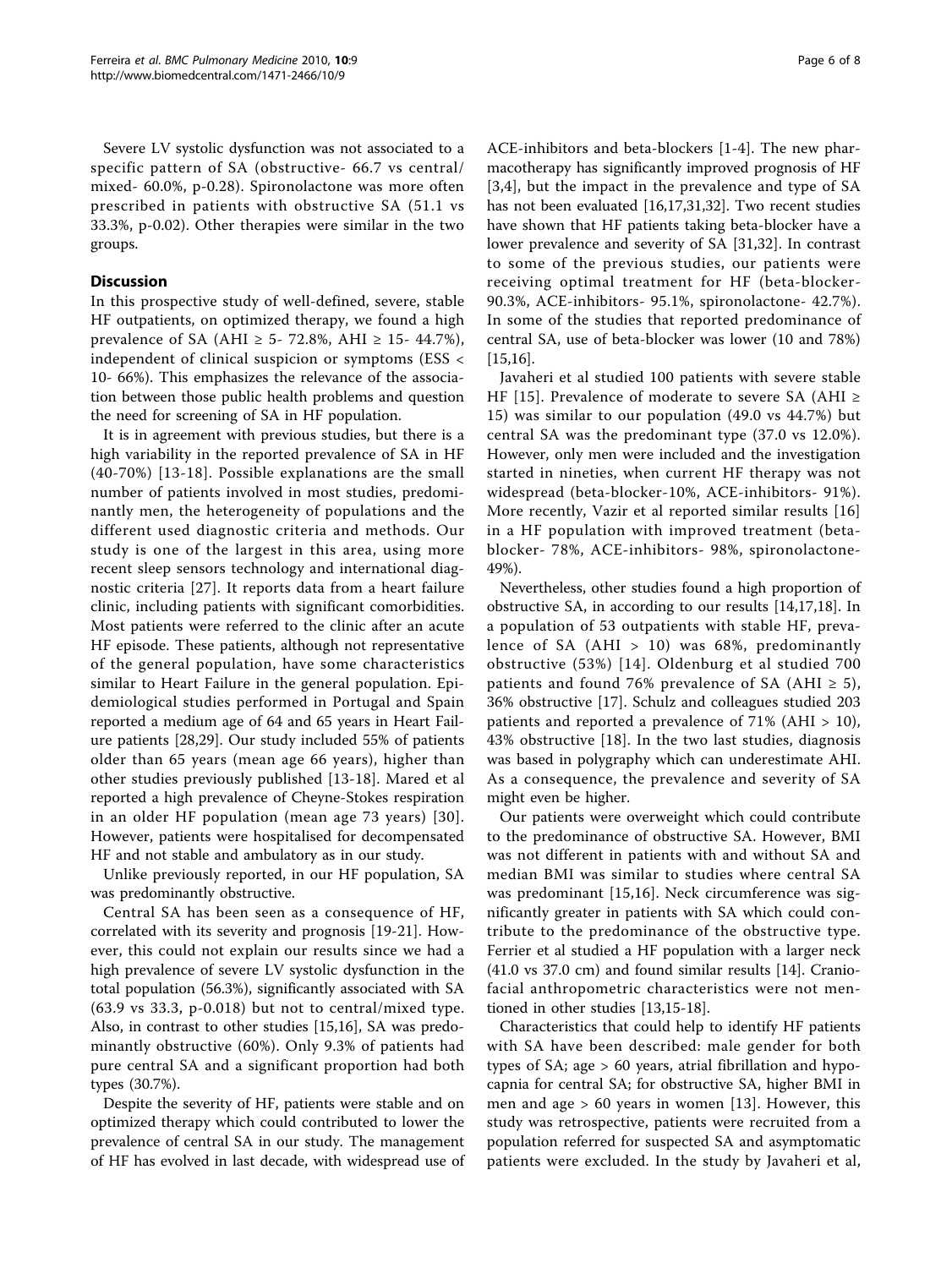<span id="page-6-0"></span>NYHA class III, low LV ejection fraction, atrial fibrillation and hypocapnia were associated with central SA [[15\]](#page-7-0). Obesity and snoring were risk factors for obstructive SA. Similar results were reported by other authors [[14,16,17](#page-7-0)].

We did not find characteristic risk factors for SA in patients with HF. Male gender, larger neck, severe systolic dysfunction, LV hypertrophy, LV and LA dilatation were significantly associated with SA. However, in multivariate analysis, only LA diameter was an independent predictor of SA. Its significance is uncertain, but LA dilatation could be an early marker of hypertension and diastolic dysfunction which have been independently associated with SA [\[9](#page-7-0)].

Patients with obstructive SA had larger neck and a trend for higher BMI, snoring and higher ESS score which is in agreement with literature [[13\]](#page-7-0). Patients with central/mixed SA were predominantly men and older. Unlike previously reported [[13](#page-7-0),[15](#page-7-0)], awake hypocapnia was not associated with central SA.

As previously described [[14\]](#page-7-0), in our population NTproBNP levels were not different in all groups but patients with SA had more severe LV systolic dysfunction. Severe systolic dysfunction was not associated to a specific pattern of SA. Other authors found higher levels of NT-proBNP in patients with SA but no difference in LV systolic dysfunction [[16\]](#page-7-0).

In our study, sleep efficiency was unsatisfactory. This could be explained by the "first-night effect", resulting from insomnia related to a different environment. However, as sleep efficiency was not different in patients with or without SA, it didn't interfere with the results.

Patients with SA had more sleep fragmentation and nocturnal desaturation but not increased daytime sleepiness, in accordance with other studies [\[15-18](#page-7-0)]. This suggests that subjective daytime sleepiness measured by ESS is not useful in screening of SA in HF patients, but deleterious effects of inefficient sleep are present.

We are aware of some limitations to our study. The number of patients in each group is relatively small but, to our knowledge, it is one of the largest studies in the literature. Other studies involved a much larger number of patients but they were retrospective and in a HF population with suspected SA [[13\]](#page-7-0). Unlike in our study, diagnosis was based in polygraphy [[17,18](#page-7-0)] which is not still validated in HF population [\[33](#page-7-0)]. The small number of patients with pure central SA and its association with mixed type, could limit interpretation of data.

#### Conclusions

Prevalence of sleep apnoea was high in patients with stable HF despite optimized therapy (72.8%). Most were non-sleepy (ESS < 10- 66%). Unlike has been usually reported, obstructive SA was the predominant type (60%). Male gender, larger neck, severe systolic dysfunction, LV hyperthrophy, LV and LA dilatation were associated with SA but only LA diameter was an independent predictor.

These results suggest that SA is underdiagnosed in HF because it is frequently asymptomatic and characteristics risk factors are not present in most patients. There is a possible correlation between HF and SA independent of most known confounding factors. Recent advances in HF therapy which improve cardiac function and outcome might influence prevalence and type of SA in this population. If standard treatment for SA is shown to improve prognosis in patients with HF, screening would be recommended.

#### Acknowledgements

We acknowledge Ana Azevedo (MD, PhD) for her valuable contribution in statistical analysis.

#### Author details

<sup>1</sup>Internal Medicine Department, São João Hospital, Oporto Medical University, Cardiovascular Research Unit, Alameda Professor Doutor Hernâni Monteiro, 4200-319 Porto, Portugal. <sup>2</sup>Pneumology Department, São João Hospital, Oporto Medical University, Cardiovascular Research Unit, Alameda Professor Doutor Hernâni Monteiro, 4200-319 Porto, Portugal.

#### Authors' contributions

SF conceived of the study, participated in its design and coordination, collected demographic, anthropometric and clinical information, performed the statistical analysis, participated in the sequence alignment and drafted the manuscript. AM participated in its design, collected demographic and clinical information, review polysomnography, participated in the sequence alignment and drafted the manuscript. MP participated in its design, collected demographic and clinical information, participated in the sequence alignment and drafted the manuscript. ESC carried out the polysomnography, spirometry and arterial blood gas. CC carried out the polysomnography, spirometry and arterial blood gas. JW participated in the design of the study and coordination, in the sequence alignment and drafted the manuscript. PB participated in the design of the study and coordination, in the sequence alignment and drafted the manuscript. All authors read and approved the final manuscript.

#### Competing interests

The authors declare that they have no competing interests.

#### Received: 18 July 2009

Accepted: 3 March 2010 Published: 3 March 2010

#### References

- 1. Task Force for the Diagnosis and Treatment of Chronic Heart Failure of the European Society of Cardiology: [Guidelines for the diagnosis and](http://www.ncbi.nlm.nih.gov/pubmed/15901669?dopt=Abstract) [treatment of chronic heart failure: update 2005.](http://www.ncbi.nlm.nih.gov/pubmed/15901669?dopt=Abstract) Eur Heart J 2005, 26:1115-40.
- 2. Hunt HA, Baker DW, Chin MH, et al: ACC/AHA 2005 quidelines update for [the diagnosis and management of chronic heart failure in adult.](http://www.ncbi.nlm.nih.gov/pubmed/16160202?dopt=Abstract) Circulation 2005, 112:e154-e235.
- McMurray J, Stewart S: [Epidemiology, aetiology and prognosis of heart](http://www.ncbi.nlm.nih.gov/pubmed/10768918?dopt=Abstract) [failure.](http://www.ncbi.nlm.nih.gov/pubmed/10768918?dopt=Abstract) Heart 2000, 83:596-602.
- 4. Levy D, Kenchaiah S, Larson M, Benjamin E, Kupka M, Kalon K, Murabito J, Vasan R: Long-term trends in the incidence of and survival with heart failure. N Engl J Med 2003, 347:1397-402.
- 5. Malhotra A, White D: [Obstructive sleep apnea.](http://www.ncbi.nlm.nih.gov/pubmed/12133673?dopt=Abstract) Lancet 2002, 360:237-45.
- 6. Leung R, Bradley D: [Sleep apnea and cardiovascular disease.](http://www.ncbi.nlm.nih.gov/pubmed/11751180?dopt=Abstract) Am J Resp Crit Care Med 2001, 164:2147-65.